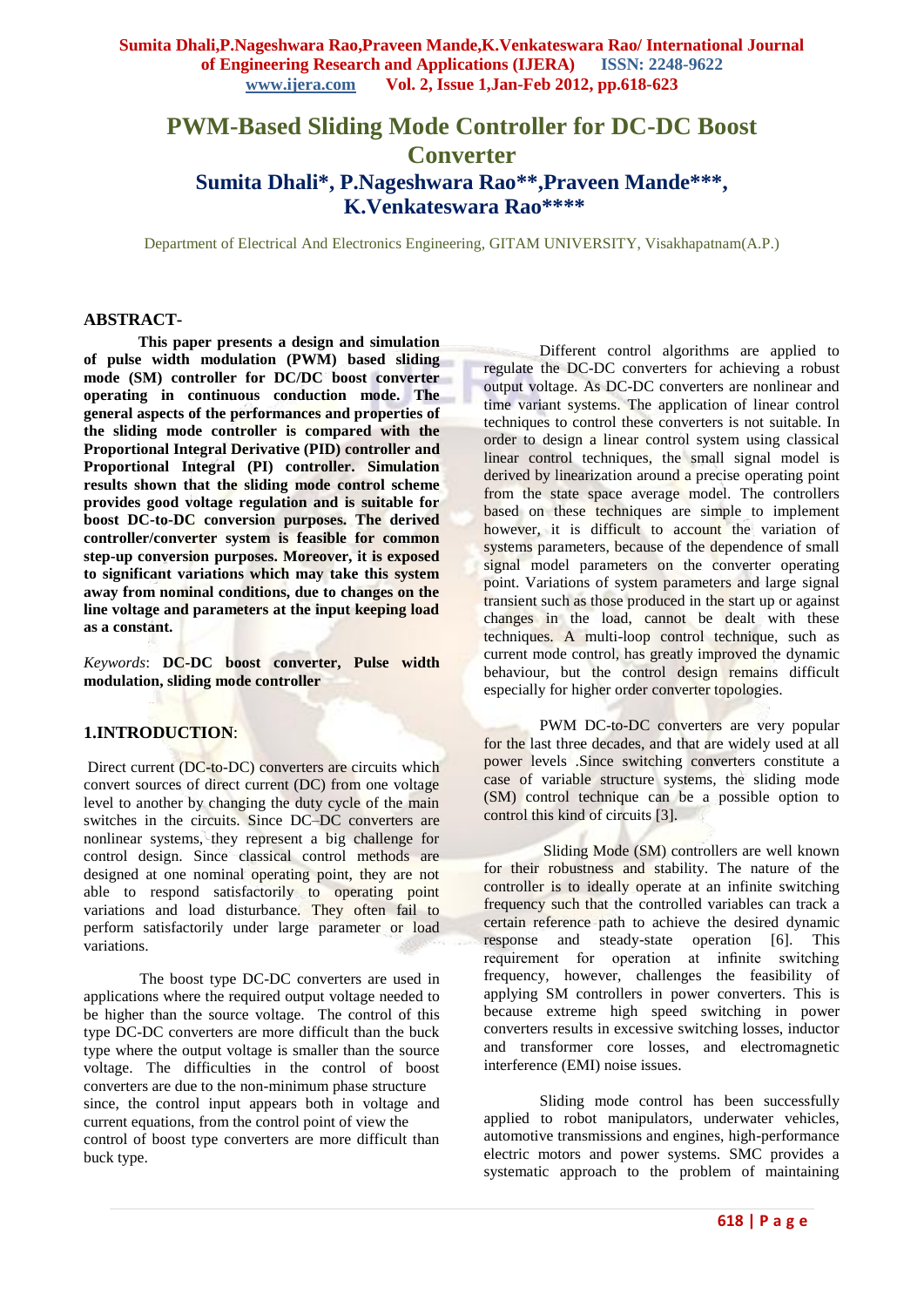stability and consistent performance in the face of modelling imprecision.

## **2. CONTROL TECHNIQUES USED IN DC-DC BOOST CONVERTER**

#### **2.1 Necessity for controlling of dc to dc converters using PWM (Pulse Width Modulation):**

Power conversion is usually achieved by appropriate configuration of the DC to DC converter circuit components and proper operation of the semiconductor switches. Any DC to DC converter will be designed for specific line (input voltage) and load (output) conditions. In other words, the circuit will be operated at steady state condition only. But in practice this may not be possible and there is always a possibility of some disturbances which cause the circuit operation to deviate from the nominal values considerably. These disturbances may be due to the changes in the source, load, circuit parameters, and perturbation in switching time and events such as start up and shut down etc.

This deviation of the circuit operation from the desired nominal behaviour is known as the dynamic behaviour of the circuit. If the above mentioned disturbances have negligible effect on the circuit operation, no action will be required by the designer to correct this situation But in most cases the departure from nominal conditions will affect the circuit operations to large extent and therefore, the designers will be required to design a proper controller or compensator to overcome this situation of the circuit operation.

The control circuit in Switch Mode Power Supply (SMPS) circuits has several main functions. During steady state operations, the control circuit maintains the output voltage constant, if there is any change either in the input voltage or load. During transient operations, the control circuit protects all the components used in the converter by limiting external stress on them.

In pulse width modulation (PWM) converters the control circuit regulates the output by fixing the switching frequency and varying the on time of the switch, while on the other hand in resonant switched mode power supplies the control circuit regulates the output by varying the switching frequency and fixing the on or off time of the switch[1]. Several control techniques are available for conventional switched mode power supplies which work on PWM method, some of the most common techniques will be discussed here in the later section.

### **2.2 Control principle:**

Modelling the power stage presents one of the main challenges to the power supply designer. A popular technique involves modelling only the switching elements of the power stage. An equivalent circuit for these elements is derived and is called the PWM Switch Model where PWM is the abbreviation for the pulse width modulated [9]. As shown in Figure 2.1, the power stage has two inputs: the input voltage and the duty cycle. The duty cycle is the control input, i.e., this input is a logic signal which controls the switching action of the power stage and hence the output voltage. The three major components of the power supply control loop (i.e., the power stage, the pulse width modulator, and the error amplifier) are shown in block diagram form in Figure2.1.

Most power stages have a nonlinear voltage conversion ratio versus duty cycle.



#### **Fig.2.1 power supply control loop components**

## **2.3 Control technique:**

A control technique suitable for DC-DC converters must cope with their intrinsic nonlinearity and wide input voltage and load variations, ensuring stability in any operating condition while providing fast transient response. Various control techniques are there: Fuzzy logic controller, Artificial Neural Network (ANN), PID controller, PI controller, sliding mode controller. In this paper the performance and properties of the sliding mode controller, PID controller and PI controller has been focused.

#### **2.3.1 Proportional, Integral & Derivative Controller (PID):**

For control over steady state and transient errors all the three control strategies discussed so far should be combined to get proportional-integral derivative (PID) control. Hence the control signal is a linear combination of the error, the integral of the error, and the time rate of change of the error. All three gain constants are adjustable. The PID controller contains all the control components (proportional, derivative, and integral).

In order to get acceptable performance the constants  $K_P$ ,  $K_D$  and  $K_I$  can be adjusted. This adjustment process is called tuning the controller. Increasing  $\overline{K}_P$  and  $\overline{K}_I$ tend to reduce errors but may not be capable of producing adequate stability. The PID controller provides both an acceptable degree of error reduction and an acceptable stability and damping.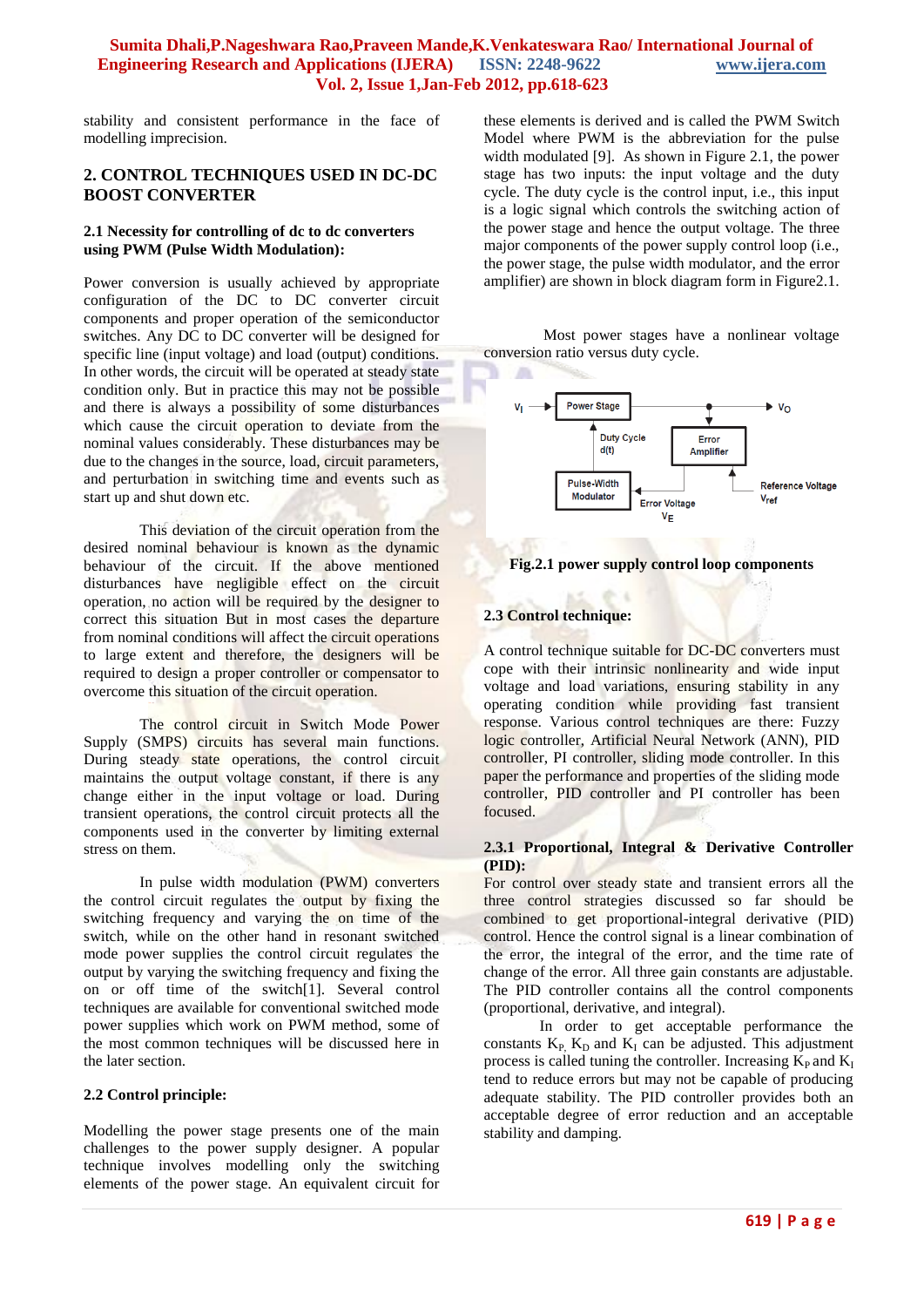#### **2.3.2PI-Controller:**

The integral term in a PI controller causes the steadystate error to reduce to zero, which is not the case for proportional-only control in general. The lack of derivative action may make the system more steady in the steady state in the case of noisy data. This is because derivative action is more sensitive to higher-frequency terms in the inputs. Without derivative action, a PIcontrolled system is less responsive to real (non-noise) and relatively fast alterations in state and so the system will be slower to reach set-point and slower to respond to perturbations than a well-tuned PID system may be.

#### **2.3.3 Sliding mode control:**

Sliding mode controller provides a systematic approach to the problem maintaining stability and consistence performance in the face of modeling imprecision [3]-[4]. For example, the gains in each feedback path switch between two values according to a rule that depends on the value of the state at each instant. The purpose of the switching control law is to drive the nonlinear plant's state trajectory onto a pre-specified (user chosen) surface in the state space and to maintain the plant's state trajectory for the subsequent time. This surface is called the switching surface [6]. When the plant trajectory is above the surface a feedback path has one gain and a different gain if the trajectory drops below the surface. This surface defines the rule for proper switching. This surface is also called a sliding surface (sliding manifold). Ideally, once intercepted, the switched control maintains the plants state trajectory on the surface for all subsequent time and the plants state trajectory slides along this surface. By proper design of the sliding surface, VSC attains conventional goals of control such as stabilization, tracking, regulation etc.

#### **2.3.3.1 Sliding mode control law for DC-DC boost converter:**

Here, the voltage  $errorX_1$ , the voltage error dynamics (or the rate of change of voltage error)  $X_2$ , and the integral of voltage error  $X_3$ , under continuous conduction mode (CCM) operation, derived in [8] can be expressed as

$$
X_1 = (V_{ref} - \beta V_o)
$$
\n
$$
X_2 = \dot{X}_1 = \frac{\beta}{c} \left[ \frac{V_o}{RL} - \int \frac{uV_i - V_o}{RL} dt \right] \quad (2.2)
$$
\n
$$
X_3 = \int X_1 dt
$$
\n
$$
X_{boost} = \begin{bmatrix} V_{ref} - \beta V_o \\ \frac{\beta}{c} \left[ \frac{V_o}{RL} - \int \frac{uV_i - V_o}{RL} dt \right] \\ \int V_{ref} - \beta V_o dt \end{bmatrix}
$$

$$
\dot{X}_{boost} = A X_{boost} + B u
$$

where,

l



For this system, it is appropriate to have a general SM control law that adopts a switching function such as

$$
u=1 when S > 0,= 0 when S < 0,u=\frac{1}{2(1+\text{signS})}
$$
 (2.4)

Where S is the instantaneous state variable's trajectory and is described as

$$
S = \alpha_1 X_1 + \alpha_2 X_2 + \alpha_3 X_3 = J^T \mathbf{x} \tag{2.5}
$$

With,  $J^T = [\alpha_1 \ \alpha_2 \ \alpha_3]$ 

where.  $\alpha_1$ ,  $\alpha_2$  and  $\alpha_3$  are representing control parameter termed as sliding coefficients.

A sliding surface can be obtained by enforcing,  $S = 0$ 

Finally, the mapping of the equivalent control function onto the duty ratio control d,

where  $0 < d = \frac{V_C}{V_C}$  $\frac{v_c}{v_{ramp}}$  <1, gives the following relationship for the control signal  $V_c$  and ramp signal  $V_{ramp}$ , where  $V_c = U_{equ} =$ -βL  $\left[\frac{\alpha_1}{\alpha_2}\right]$  $\frac{\alpha_1}{\alpha_2}$ )-( $\frac{1}{R_1}$  $\frac{1}{R_1C}$ )] $i_c$ +LC  $\left(\frac{\alpha_3}{\alpha_2}\right)$  $\frac{u_3}{\alpha_2}$ )( $V_{ref}$  - $\beta V_o$ )+ $\beta$ ( $V_o$ -Vi)  $(2.6)$ 

 $V_c = -kp_1 i_c + kp_2(V_{ref} - \beta \text{Vo}) + \beta(V_o)$  $(2.7)$  $kp1 = (\frac{\alpha_1}{n})$  $\frac{\alpha_1}{\alpha_2}$ )-( $\frac{1}{R_1}$  $\frac{1}{R_1C}$  and kp2= LC  $\left(\frac{\alpha_3}{\alpha}\right)$  $\frac{u_3}{\alpha_2}$ )

 $V_{ramp} = \beta (V_o$ -Vi)  $(2.8)$ Using control voltage equation, the sliding

mode controller for boost converter can be modelled as shown in fig.2.2



#### **Fig. 2.2 System modelling of sliding mode controller**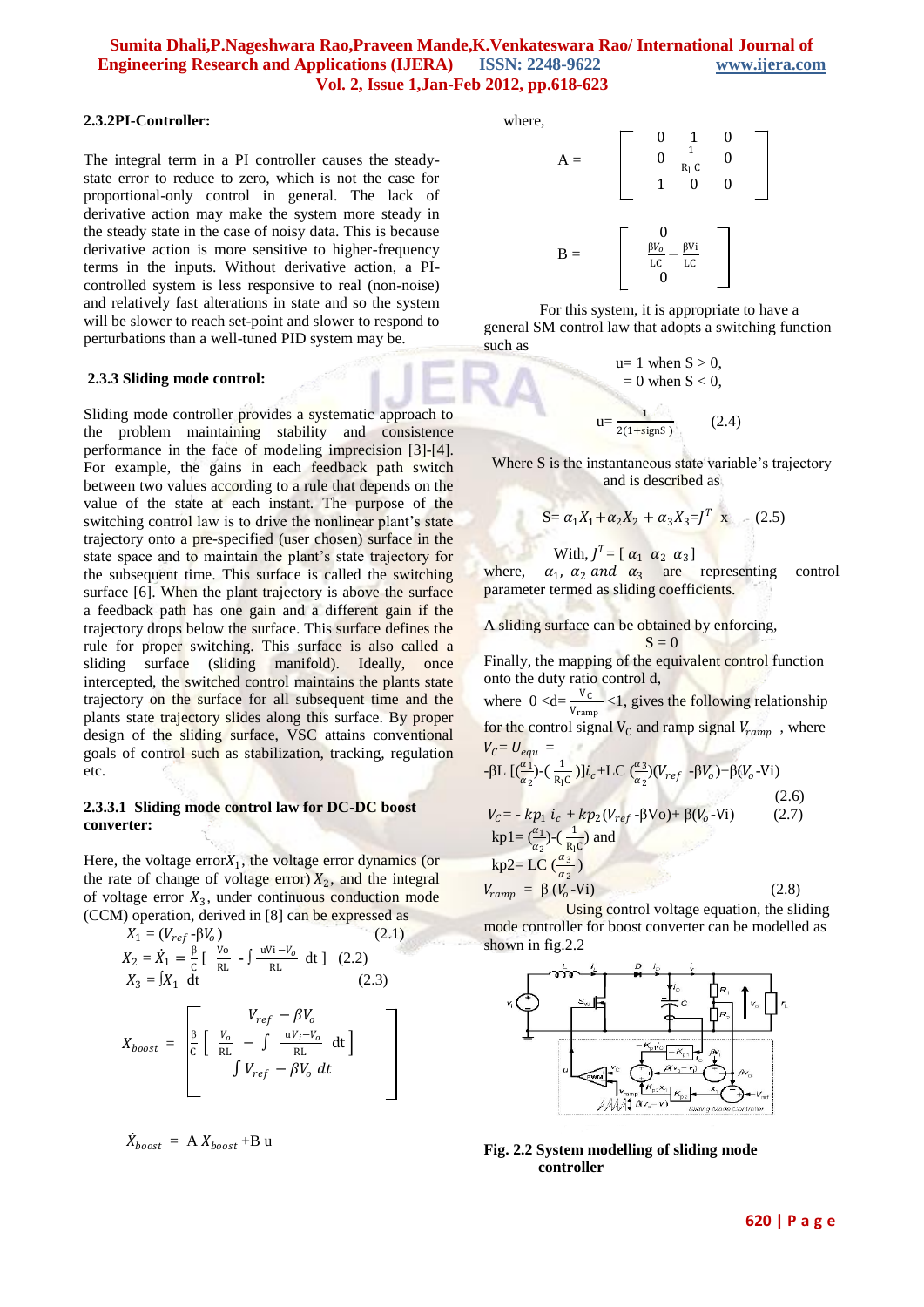| TABLE-1<br><b>LIST OF PARAMETERS</b>                |                  |                | $\overline{\mathbf{V}}$<br>(volt)                                                                                                                                                  |
|-----------------------------------------------------|------------------|----------------|------------------------------------------------------------------------------------------------------------------------------------------------------------------------------------|
| <b>DESCRIPTION</b>                                  | <b>PARAMETER</b> | <b>NOMINAL</b> |                                                                                                                                                                                    |
|                                                     |                  | <b>VALUE</b>   |                                                                                                                                                                                    |
|                                                     |                  |                |                                                                                                                                                                                    |
| Input voltage                                       | Vin              | 24v            | $\mathbf C$                                                                                                                                                                        |
| Capacitance                                         | $\mathbf C$      | $2000\mu F$    | (am)                                                                                                                                                                               |
| Inductance                                          | $\overline{L}$   | $300\mu H$     |                                                                                                                                                                                    |
| Switching                                           |                  |                |                                                                                                                                                                                    |
| frequency                                           | $\mathbf{F}$     | 100kHz         | Time(sec)                                                                                                                                                                          |
| Load resistance                                     | $\overline{R}$   | 240 $\Omega$   |                                                                                                                                                                                    |
| Sliding mode<br>controller gain                     | Kp1              | 0.149          | Fig.3.2 Simulation result for basic boost-converter                                                                                                                                |
|                                                     | Kp2              | 1.35           | 3.2 Boost converter using sliding mode controller:                                                                                                                                 |
| PID controller<br>gain,<br>proportional<br>constant | Kp               | 25             | 必<br>Diode4                                                                                                                                                                        |
| Integral<br>constant                                | Ki               | 12             | ę                                                                                                                                                                                  |
| Derivative gain                                     | Kd               | 0.05           | $\frac{\mu}{4}$                                                                                                                                                                    |
| PI controller<br>gain<br>proportional<br>constant   | Kp               | 0.17           | Discrete,<br>s = Se-006<br>powergui<br>$\fbox{11.5cm}$ $\begin{tabular}{ c c } \hline \textbf{1} & \textbf{Pulse} \\ \hline \textbf{Pulse} & \textbf{Gsmend} \hline \end{tabular}$ |
| Integral<br>constant                                | Ki               | 15             |                                                                                                                                                                                    |
| Expected<br>voltage                                 | Vo               | 48v            | Fig.3.3simulated block diagram of boost converter<br>using sliding mode controller                                                                                                 |

## **3. SIMULATION RESULT AND DISCUSSION**

**3.1Basic model of Boost converter:**



**Fig.3.1 Simulated block diagram of boost converter**

**Result**: For input voltage of Vin=24v, output voltage, Vo=30 and output current, Io=0.11 amp with nonlinearity up to 0.8 sec.

**Result**: For input voltage of Vin=24v,Vo=48.5v,Io=0.2 with linear curve.



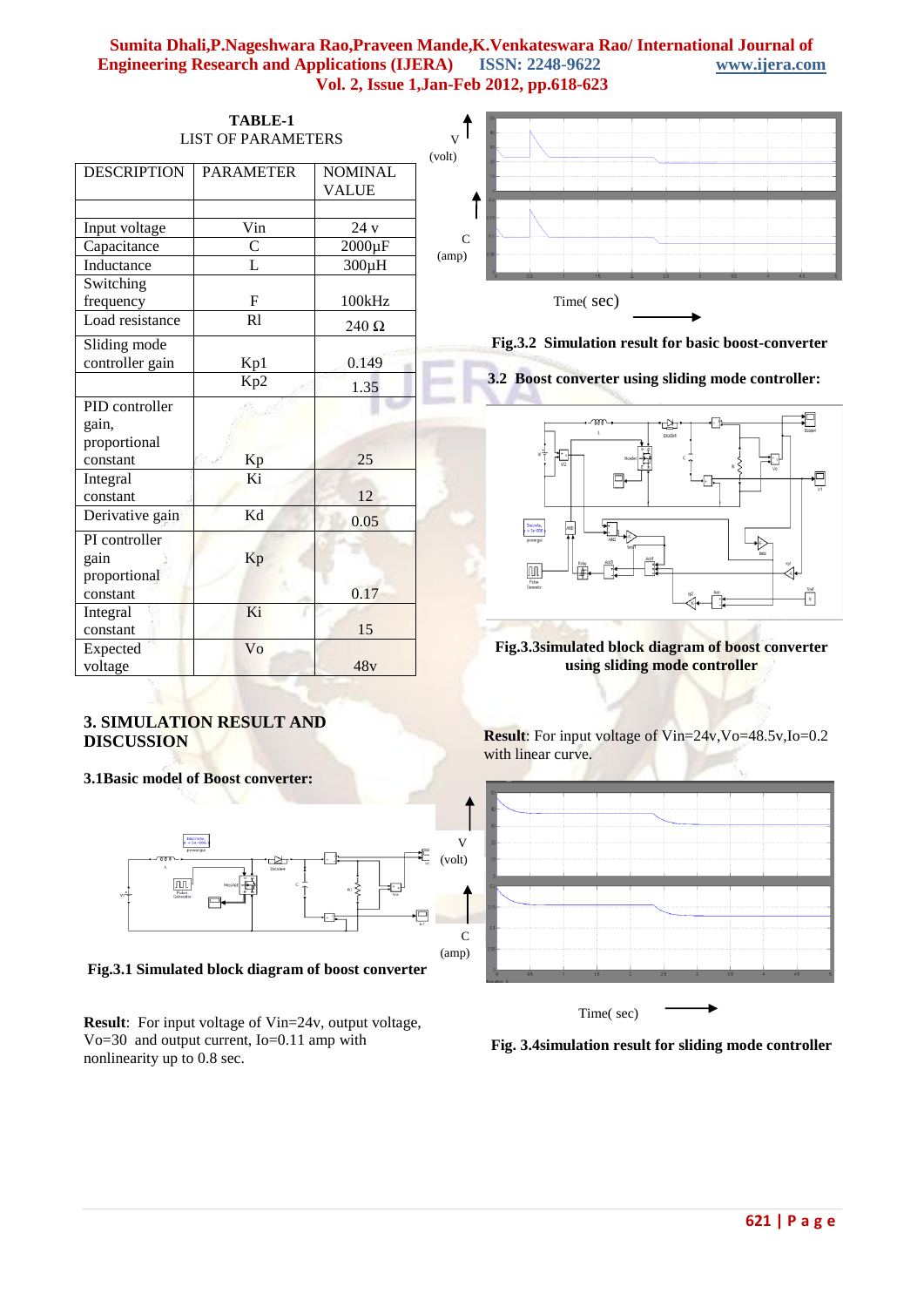#### **3.3 Simulated block diagram of boost converter using PID controller**



**Fig.3.5 Simulated block diagram for boost converter using PID controller**

**Result:** For input voltage of

Vin=24v,Vo=48v,Io=0.2amp,with nonlinearity up to 0.8 sec.



**Fig 3.6 simulation result using PID controller**

**Result:** For input voltage of Vin=24v,Vo=49 v, Io=0.2amp,with maximum drop of voltage from 24v to 25v at 0.4 sec



**Fig 3.8 simulation result of boost converter using PI controller**

## **TABLE-2** COMPARISON BETWEEN SLIDING MODE, PID AND PI CONTROLLER

| Controller                   | Voltage<br>profile                            | Settling<br>time   | Current<br>profile |
|------------------------------|-----------------------------------------------|--------------------|--------------------|
| <b>Without</b><br>controller | 30 volt with<br>non linearity                 | 0.8 <sub>sec</sub> | $0.11$ amp         |
| Sliding mode<br>controller   | 48volt with<br>linearity                      | $0.01$ sec         | $0.2$ amp          |
| PID controller               | $48$ volt to 25<br>volt with<br>non-linearity | $0.8$ sec          | $0.2$ amp          |
| PI controller                | 49volt to<br>25 volt with<br>linearity        | $0.4$ sec          | $0.2$ amp          |

### **3.4 Simulated block diagram of boost converter using PI controller**



 **Fig 3.7 simulated block diagram of boost converter using PI controller**

## **4. CONCLUSION**

A comparison between the PWM based sliding mode controller, PID and PI controllers for dc-dc boost converter are highlighted. Performance analysis for controlling of dc-dc boost converter is evaluated in simulation under the internal losses and input voltage variation. Sliding mode controller and PI controller have the same overshoot voltage but voltage drop is more using PI controller.PID controller has maximum settling time as compared to sliding mode controller and PI controller. In order to test the robustness of the sliding mode control scheme, the input voltage is changed from 24v to 20v. This variation took place, at  $t = 2.3$ sec, while the system was already stabilized to the desired voltage